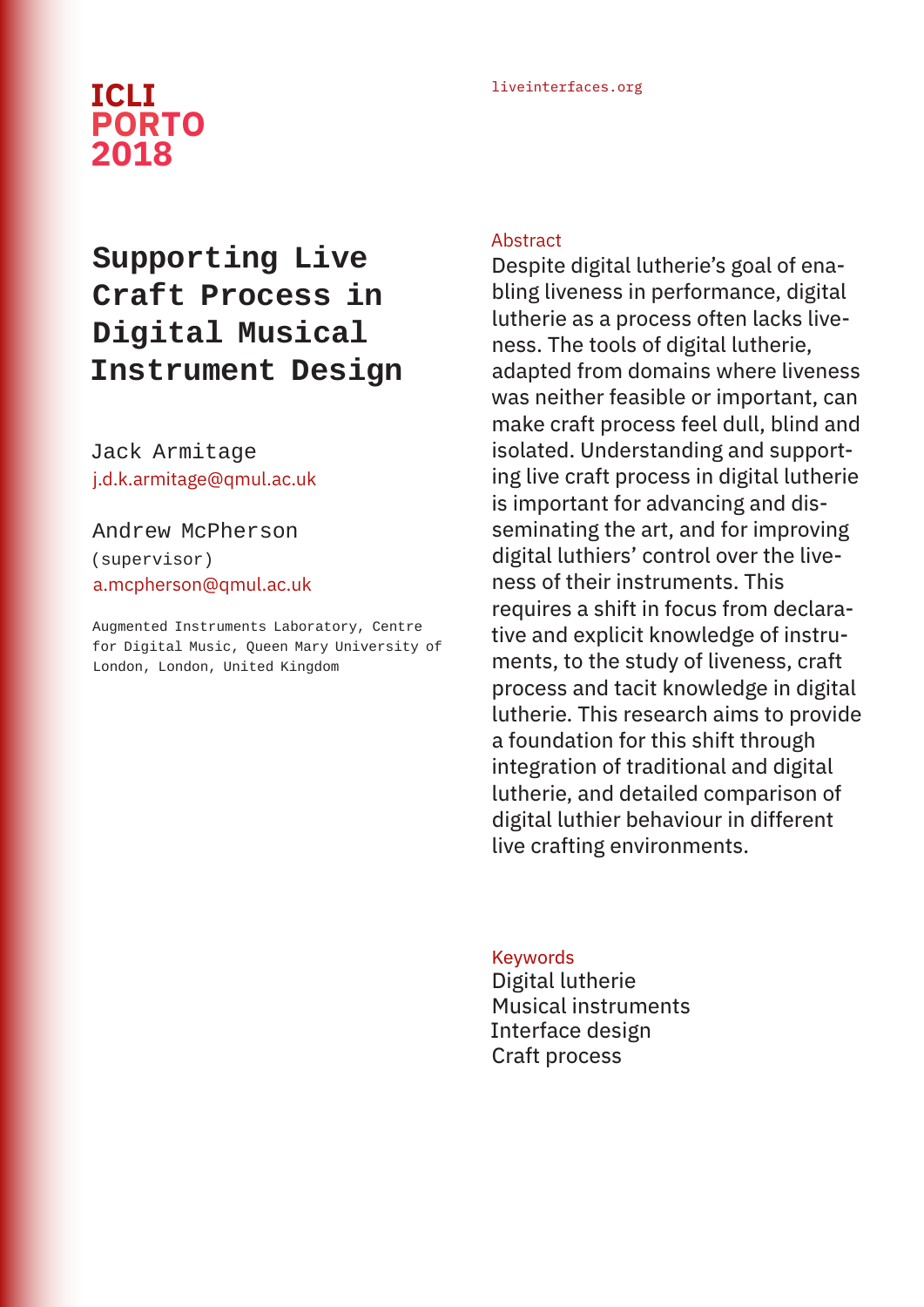## **1.Purpose of the research and its importance to the field**

To support the creation of digital musical instruments, academic communities have over the last six decades repurposed knowledge and methods from science, technology, engineering, mathematics and design. Declarative knowledge such as criteria and principles have been proposed to facilitate recognition of "what to look for" in digital instruments, and how to evaluate them. The procedural or imperative knowledge of how to actually make a great instrument is left to the designer to discover through the acquisition of tacit knowledge. Much like traditional lutherie, digital lutherie (Jordà 2005) remains an art form with craft process at its heart. Unlike traditional luthiers who have a richly embodied relationship with their craft, digital luthiers are often restricted to disembodied processes by digital media.

The purpose of this research is to situate traditional and digital lutherie together as craft processes with important similarities and differences, design and evaluate tools and methods to support live craft process in digital lutherie, and investigate ways digital luthiers can interpret and disseminate their craft process. This research is important to the field because digital lutherie can improve itself greatly through the study of and integration with traditional forms of lutherie, digital instrument making is an art form in want of specialised artistic tools and language for liveness, and there is no well understood procedure or infrastructure for disseminating digital lutherie craft process.

#### **2.Background, related work and proposed approach**

Examining digital lutherie as an art form is based on the foundation laid by Jordà (2005) and the insights of Buxton (1997) and Cook (2001). This is supported by philosophical investigations by Magnusson (2009), which are in turn supported by frameworks for tacit knowledge (Collins 2010) and embodiment (Clark 2015). Craft's

historical context is provided by Dormer (1997), its principles by Kettley (2012) and its contemporary methods by Beuchley & Perner-Wilson (2012). From these works, fundamental tensions in digital lutherie are extracted; top-down vs. bottom-up, declarative vs. imperative, explicit vs. tacit, symbolic vs. embodied, and logical vs. analogical. These tensions are examined in the context of digital lutherie crafting activities which are interpreted using design move analysis and linkography (Goldschmidt 2014).

### **3.Expected contributions**

This work is expected to contribute foundations for a perspective on lutherie which integrates digital and traditional genres, insights into what kinds of interventions support live craft process in digital lutherie, and informed recommendations for the representation and dissemination of digital lutherie craft process in academic and popular culture.

## **4.Progress towards goals**

Three studies have been completed thus far, with a study comparing two of those three currently in progress, and two subsequent studies anticipated (six in total). In Study 0 (published), interviews with violin luthiers about their craft process were thematically analysed and implications for digital lutherie frameworks, tools, methods and community infrastructure were discussed. In Study 1 (submitted, under review), digital luthiers were observed and analysed when given an 'unfinished instrument' to work with for one hour in groups using crafting materials. In Study 2 (completed, unpublished), digital luthiers were given the task from Study 1, using software instead of crafting materials. In Study 3 (in progress), Study 1 and Study 2 are being compared to derive design goals for digital lutherie crafting tools. In Study 4 (early planning stage), novel digital lutherie crafting tools focusing on facilitating liveness and bottom-up process will be designed and evaluated. Study 5 (anticipated) will iterate on Study 4.